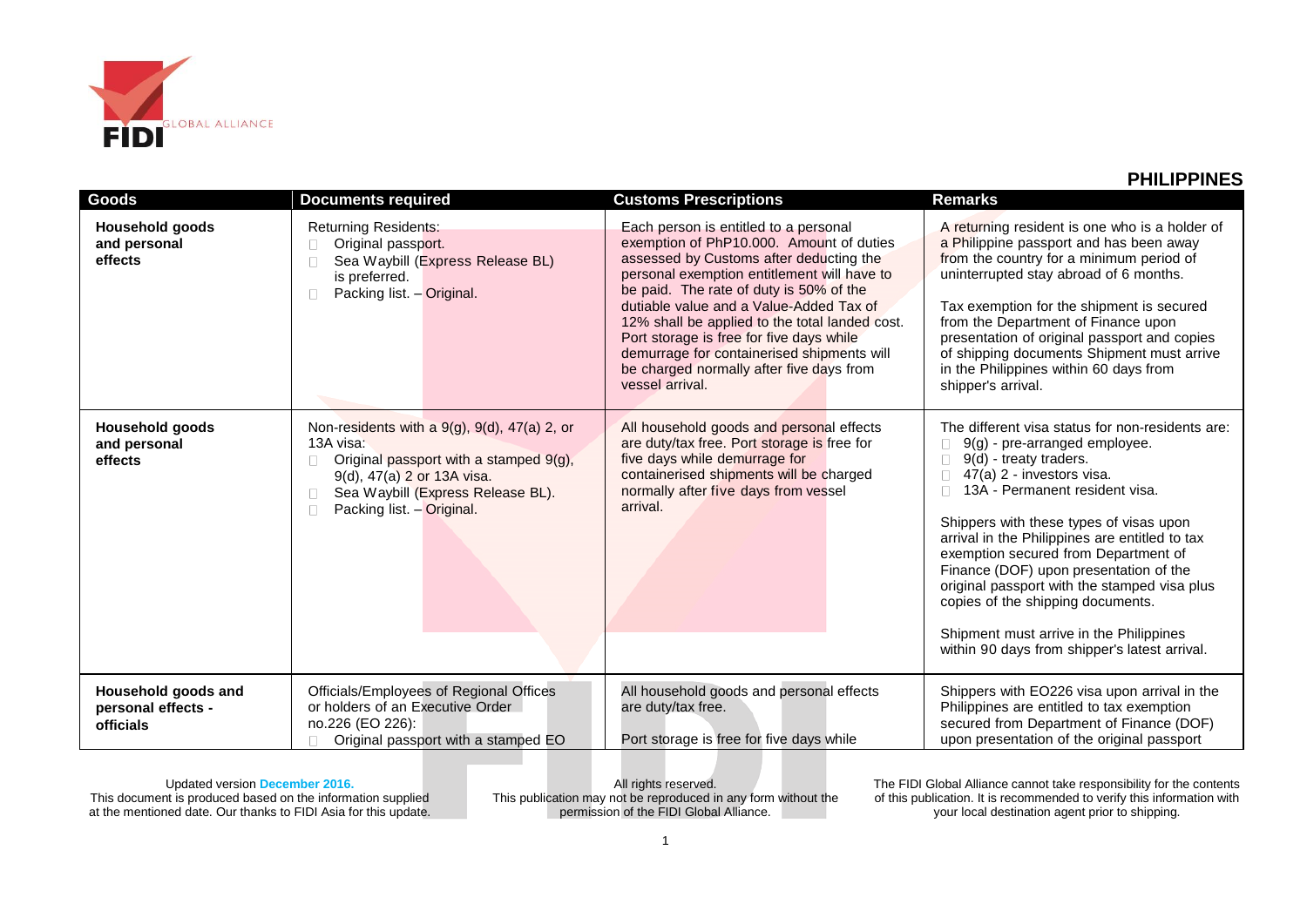

| <b>Goods</b>                                  | <b>Documents required</b>                                                                                                                                                          | <b>Customs Prescriptions</b>                                                                                                                                                                                         | <b>Remarks</b>                                                                                                                                                                                                                                                                                                                                                                                                                                                                                                                           |
|-----------------------------------------------|------------------------------------------------------------------------------------------------------------------------------------------------------------------------------------|----------------------------------------------------------------------------------------------------------------------------------------------------------------------------------------------------------------------|------------------------------------------------------------------------------------------------------------------------------------------------------------------------------------------------------------------------------------------------------------------------------------------------------------------------------------------------------------------------------------------------------------------------------------------------------------------------------------------------------------------------------------------|
|                                               | 226 visa.<br>Sea Waybill (Express Release BL).<br>Packing list. - Original.<br>Company registration with SEC (copy).<br>Official list of expatriates.<br>Latest inward remittance. | demurrage for containerised shipments will<br>be charged normally after (five) days from<br>vessel arrival.                                                                                                          | with the stamped visa plus copies of the<br>shipping documents.<br>Shipment must arrive in the Philippines<br>within 90 days from shipper's latest arrival.                                                                                                                                                                                                                                                                                                                                                                              |
| <b>Diplomats' removals</b>                    | Note verbal approval.<br>Sea Waybill (Express<br>Release BL).<br>Packing list. - Original.                                                                                         | All household goods and personal effects<br>are duty/tax free. Port storage is free for five<br>days and demurrage for containerised<br>shipments will be charged normally after<br>(five) days from vessel arrival. | Diplomats are holders of a 9(E) visa. Must<br>be in the Philippines to submit Credentials to<br>the Department of Foreign Affairs (DFA), for<br>his agency to secure Diplomatic ID before a<br>Request for the Tax Exemption can be<br>applied.<br>The diplomatic agency will request for tax<br>exemption through a note verbal letter<br>addressed to the Department of Foreign<br>Affairs who will in turn endorse the request<br>to the Department of Finance.<br>9(E) visa holders are entitled to bring in a<br>car duty/tax free. |
| <b>Temporary Visitors,</b><br><b>Tourists</b> | Original passport.<br>Sea Waybill (Express Release BL).<br>Packing list. - Original.                                                                                               | All household goods and personal effects<br>are subject to a 15 % rate of duty and a 12%<br>rate of tax.                                                                                                             | Temporary visitors/tourists are holders of a<br>9(a) visa and do not have any tax exemption<br>privilege. They can only be allowed to have<br>their shipment cleared by paying duties and<br>taxes or under cash bond if they have a<br>pending application with a Commission on<br>Immigration and Deportation for a change of<br>visa status to a 9(g), 9(D), 47(a) 2, 13A or<br>E.O.226.                                                                                                                                              |

Updated version **December 2016.** This document is produced based on the information supplied at the mentioned date. Our thanks to FIDI Asia for this update.

All rights reserved. This publication may not be reproduced in any form without the permission of the FIDI Global Alliance.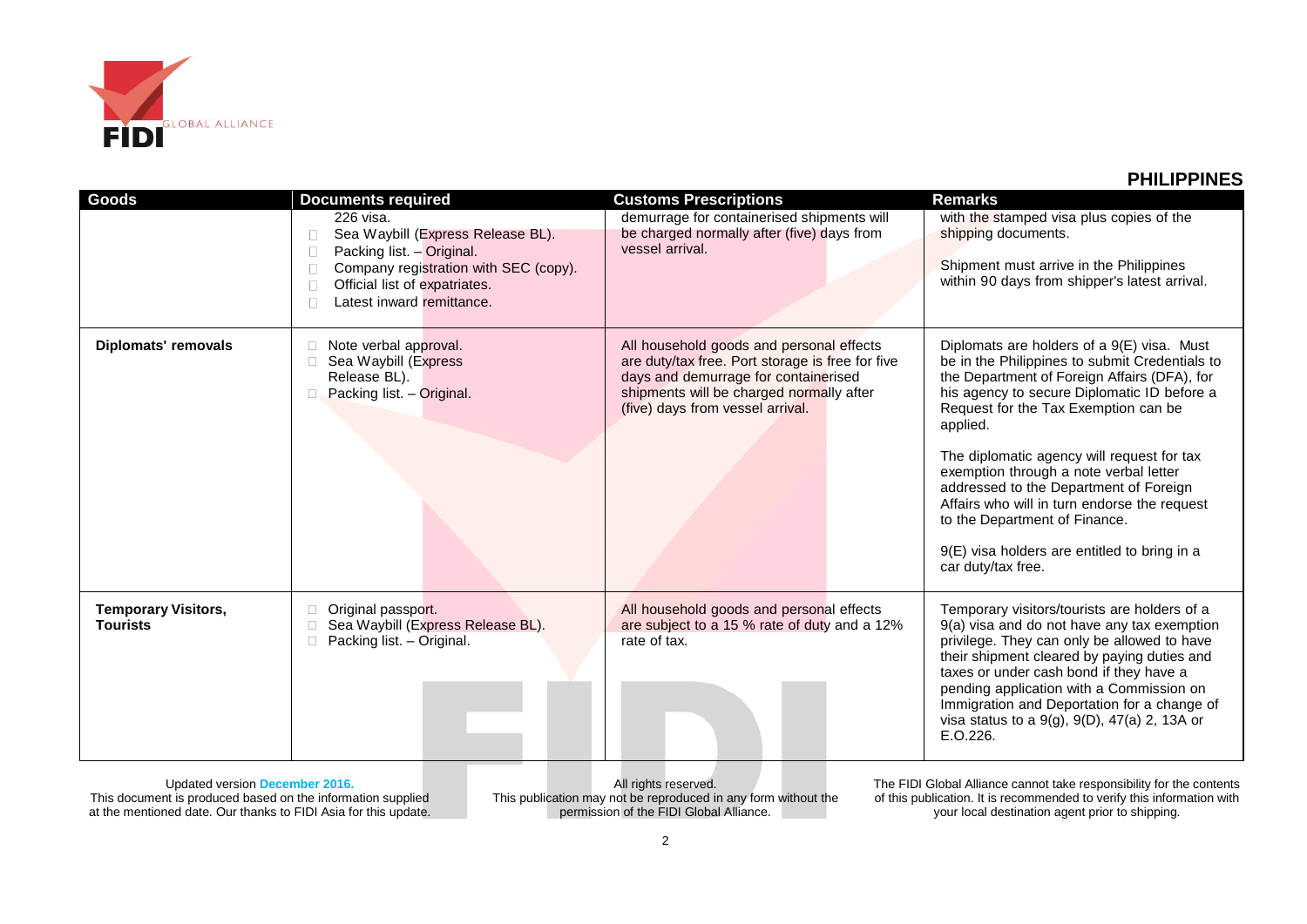

| Goods                 | <b>Documents required</b>                                                                                                                                                                                                                                                                                       | <b>Customs Prescriptions</b>                                                                                                                                                                                    | <b>Remarks</b>                                                                                                                                                                                                                                                                                                                                                                                                                     |
|-----------------------|-----------------------------------------------------------------------------------------------------------------------------------------------------------------------------------------------------------------------------------------------------------------------------------------------------------------|-----------------------------------------------------------------------------------------------------------------------------------------------------------------------------------------------------------------|------------------------------------------------------------------------------------------------------------------------------------------------------------------------------------------------------------------------------------------------------------------------------------------------------------------------------------------------------------------------------------------------------------------------------------|
|                       |                                                                                                                                                                                                                                                                                                                 |                                                                                                                                                                                                                 | A bond must be posted for the conditional<br>release of the shipment pending visa<br>approval. The bond is good for 3 months,<br>and can be extended for another 3 months<br>after which the bond has to be cancelled<br>once the visa is approved. The mount of the<br>bond is computed at 150% of the amount of<br>taxes/duties assessed, mover will charge<br>Posting / Cancellation of the Cash Bond of<br>approx. US\$450.00. |
| <b>Motor vehicles</b> | Sea Waybill (Express<br>Release BL)<br>Prior authority to import<br>secured from the<br><b>Bureau of Import Services</b><br>(BIS) Original car registration.<br>$\Box$ Invoice and certificate of title<br>for new cars.<br>$\Box$ Car keys.<br>DFA certification of passport.<br>CID certification of arrival. | Duty and tax free for diplomats<br>Returning residents, Dual Citizen and<br>holders of 13g or 13A are allowed to bring<br>in cars and are subject to pay around 200%<br>of car book value for duties and taxes. | Cars not exceeding 1500 kgs weight and<br>2800 cc engine displacements can be<br>imported. The car must be registered under<br>consignee's name for at least 12 months. For<br>returning residents, he/she should have<br>stayed abroad continuously for one year.                                                                                                                                                                 |
| <b>Pets</b>           | Airway bill.<br>$\Box$<br>Import permit from Philippine Bureau of<br>Animal Industry.<br>Health and vaccination certificates.                                                                                                                                                                                   | Pets are subject to payment of 5% duty<br>of original value of the animal and 12%<br>tax.                                                                                                                       | An import permit from the Bureau of Animal<br>Industry (BAI) is very important for the<br>importation of pets either as cargo or with<br>the shipper/owner.                                                                                                                                                                                                                                                                        |

Updated version **December 2016.** This document is produced based on the information supplied at the mentioned date. Our thanks to FIDI Asia for this update.

All rights reserved. This publication may not be reproduced in any form without the permission of the FIDI Global Alliance.